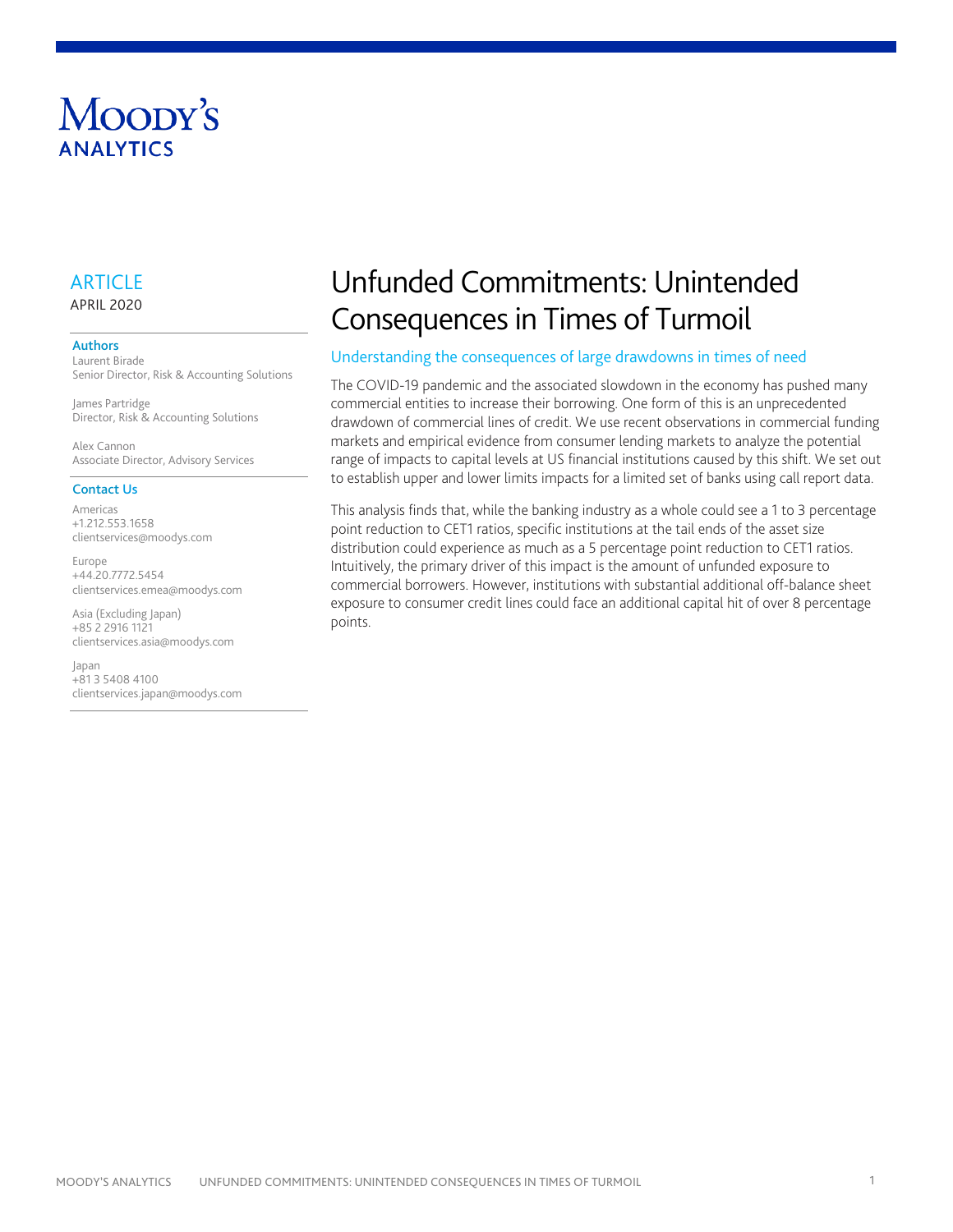# Table of Contents

| Understanding the consequences of large drawdowns in times of need |                |  |  |  |  |
|--------------------------------------------------------------------|----------------|--|--|--|--|
| Introduction                                                       | 3              |  |  |  |  |
| Methodology and Assumption Overview                                | 3              |  |  |  |  |
| <b>Calculation Overview</b>                                        | $\overline{4}$ |  |  |  |  |
| Key Assumptions and Scenario Definitions                           | 5              |  |  |  |  |
| <b>Results Analysis</b>                                            | $\overline{7}$ |  |  |  |  |
| Institution segment-level results                                  | 7              |  |  |  |  |
| Institution-specific observations                                  | 8              |  |  |  |  |
| Top 25 financial institutions                                      | 9              |  |  |  |  |
| \$50 billion-\$20 billion financial institution segment            | 10             |  |  |  |  |
| \$20 billion-\$10 billion financial institution segment            | 10             |  |  |  |  |
| \$10 billion or less financial institution segment                 | 11             |  |  |  |  |
| Tangible Evidence of Focus                                         | 11             |  |  |  |  |
| Conclusion                                                         | 12             |  |  |  |  |
| Additional resources from Moody's and Moody's Analytics            | 13             |  |  |  |  |
| Institution sample analyzed                                        | 14             |  |  |  |  |
| Appendix - Top 25 bank segment calculation example                 | 15             |  |  |  |  |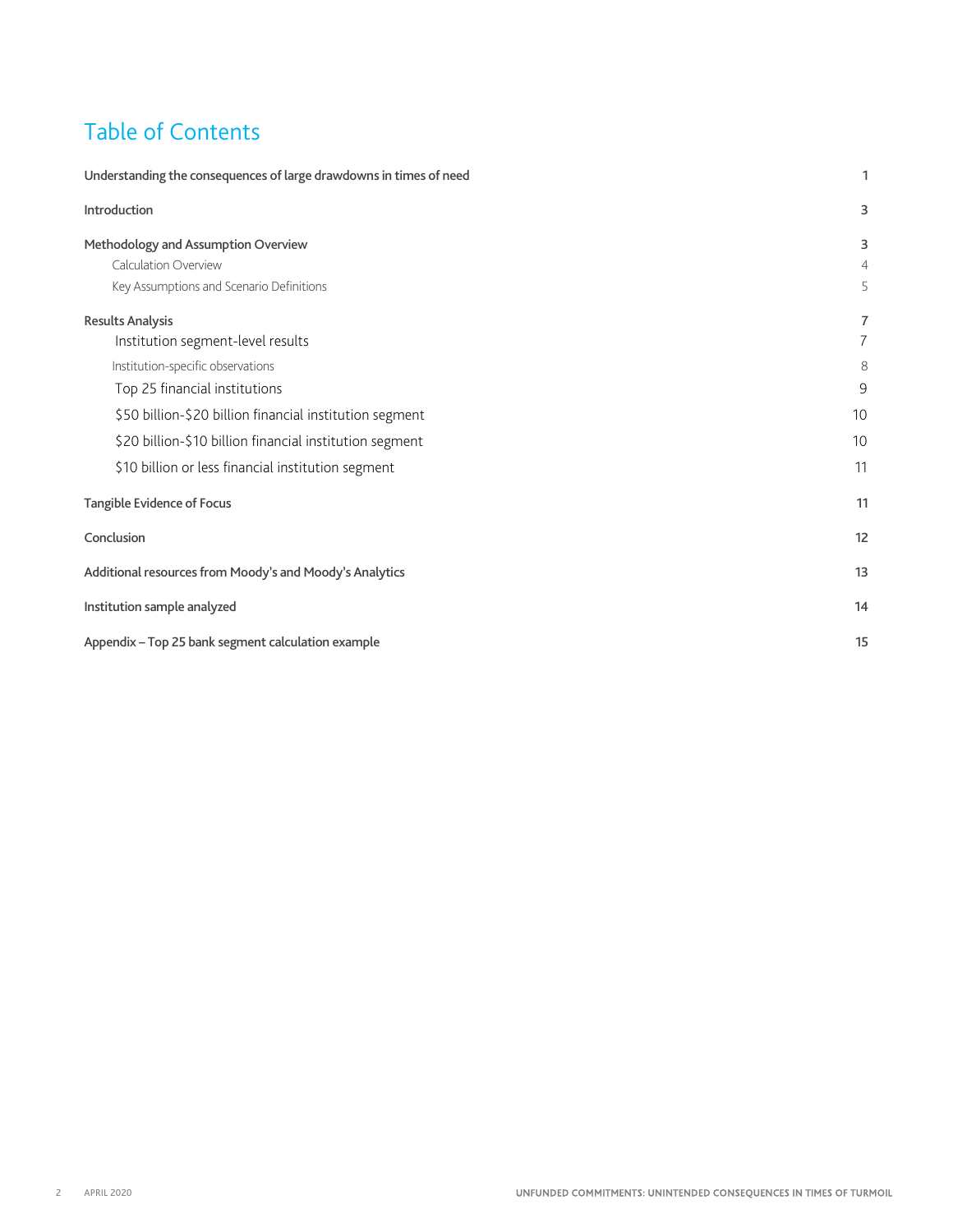## <span id="page-2-0"></span>Introduction

The coronavirus (COVID-19) has caused widespread economic disruption and, combined with the drop in oil prices, pushed us toward an inevitable recession. In the United States, for example, approximately 90% of the country is under some form of statemandated shutdown with a few exceptions for essential businesses. With no ongoing way to generate cash flow, businesses are turning to lenders to immediately secure massive amounts of funding that may prove critical to their survival of this temporary shutdown.

As a result, we are seeing unprecedented drawdowns of revolving lines of credit to the point where historical experience cannot serve as a guide for what may happen. The industry data collected by the Federal Reserve has shown the largest-ever increase in the drawdown rate for commercial lending, as shown in [Figure 1:](#page-2-2)



<span id="page-2-2"></span>

Will similar events materialize over the next few weeks in the consumer markets and other commercial segments? Although it is impossible to say for sure, it would be prudent for institutions to understand what the potential impacts could be, given the uncertainty around the timeline of reopening the economy. In the following sections we present a common-sense methodology to evaluate these impacts based on two scenarios: one for average drawdowns and one for maximum drawdowns across all asset classes. We performed this analysis on four different segments of institutions, including a total of 66 Institutions.

### <span id="page-2-1"></span>Methodology and Assumption Overview

Our analysis consists of taking specific line items from call report data (as of December 31, 2019) for four banking segments to determine what the capital ratio impact would be under two scenarios. The first scenario consists of an average expected level of commitment drawdown while the other scenario consists of a full drawdown of all lines of credit. Since the publicly reported amounts of unfunded exposure are not presented at the asset class level, the average drawdown scenario assumes that the average percentage drawdown is applied in full to the remaining unfunded commitment—and as such may represent a more stressful estimate than what an individual institution's weighted average would represent. The segments are defined as:

- » The top 25 institutions by assets
- » A sample of 10 institutions between \$20 billion and \$50 billion in assets
- » A sample of 10 institutions between \$20 billion and \$10 billion in assets
- » A sample of 21 institutions with assets of \$10 billion or less

Table [1](#page-2-3) presents summary statistics from each sample of institutions.<sup>1</sup>

*Source: Federal Reserve Bank of St. Louis*

<span id="page-2-3"></span>The appendix gives a complete list of institutions analyzed.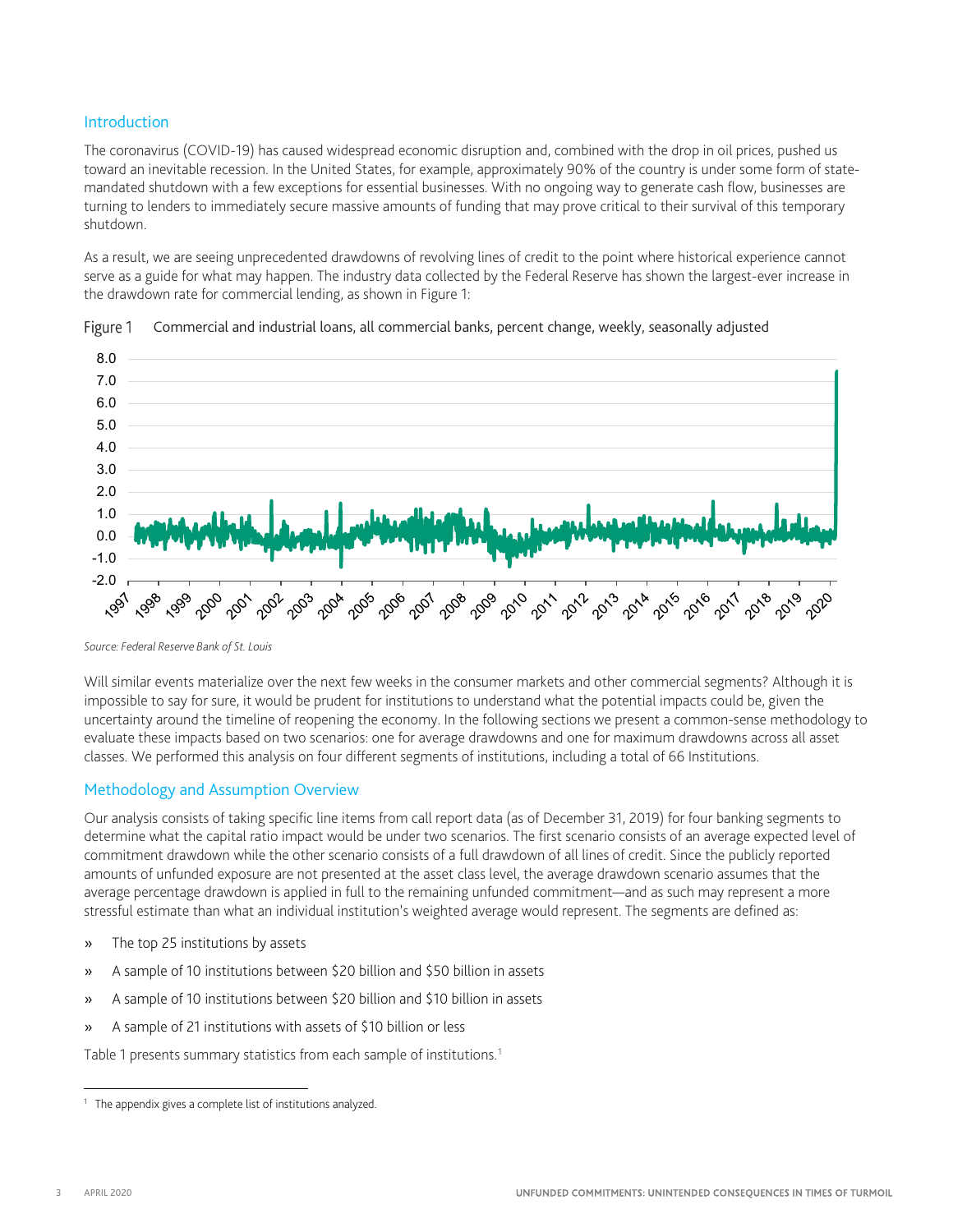### Table 1 Summary statistics for each segment

|                      | <b>Max Assets Size</b> | <b>Min Assets Size</b> | <b>Assets Std Deviation</b> |
|----------------------|------------------------|------------------------|-----------------------------|
| Top 25               | 2.337.646              | 108.739                | 617.396                     |
| \$50-\$20 billion    | 50.621                 | 23.235                 | 10.842                      |
| \$20-\$10 billion    | 18.067                 | 10.056                 | 2.911                       |
| \$10 billion or less | 8.950                  | 138                    | 2.586                       |

*Notes:*

#### *Figures reflect individual observations Assets in millions*

#### *Source:FDIC Call Report-<https://cdr.ffiec.gov/public/>*

In our analysis, we make assumptions on risk weighted asset (RWA) ratios, funding levels, and unfunded commitments already included in RWA, as well as the regulatory weight to apply to unfunded commitments. We detail our assumptions in the following section.

## <span id="page-3-0"></span>Calculation Overview

Data extraction was based on the FDIC database as of December 31, 2019. The fields extracted were:

- » Total Assets
- » Total RWA
- » Tier 1 Capital
- » Tier 1 Capital Ratio
- » Unused Commitment (All)

The flow of calculation for each bank within each segment is as follows:

- 1. Compute the current ratio of assets to RWA
- [2](#page-3-1). Compute the unused commitments already included in RWA using assumptions on average credit conversion factor<sup>2</sup> (CCF)
- 3. Compute the average drawdown of unused commitment excluding the already included amount in RWA for retail and commercial lines<sup>[3](#page-3-2)</sup>
- 4. Compute the full drawdown of unused commitment excluding the already included amount in RWA
- 5. Compute the new RWA amount for both the average drawdown and full drawdown
- 6. Compute new Tier 1 capital ratios for both the average drawdown and full drawdown
- 7. Compute the delta between Tier 1 capital ratios at December 31, 2019 and the newly derived ratios based on the average and full drawdown

<span id="page-3-1"></span><sup>&</sup>lt;sup>2</sup> CCF is a Basel regulatory term used to help define which portion of an unused commitment represents the exposure that should be counted toward risk weighted assets (RWA).

<span id="page-3-2"></span>For the paper, we approximated the percentage of lines that were retail vs. commercial so that we could apply a different funding rate, as commercial lines typically drawdown much faster than retail (on average).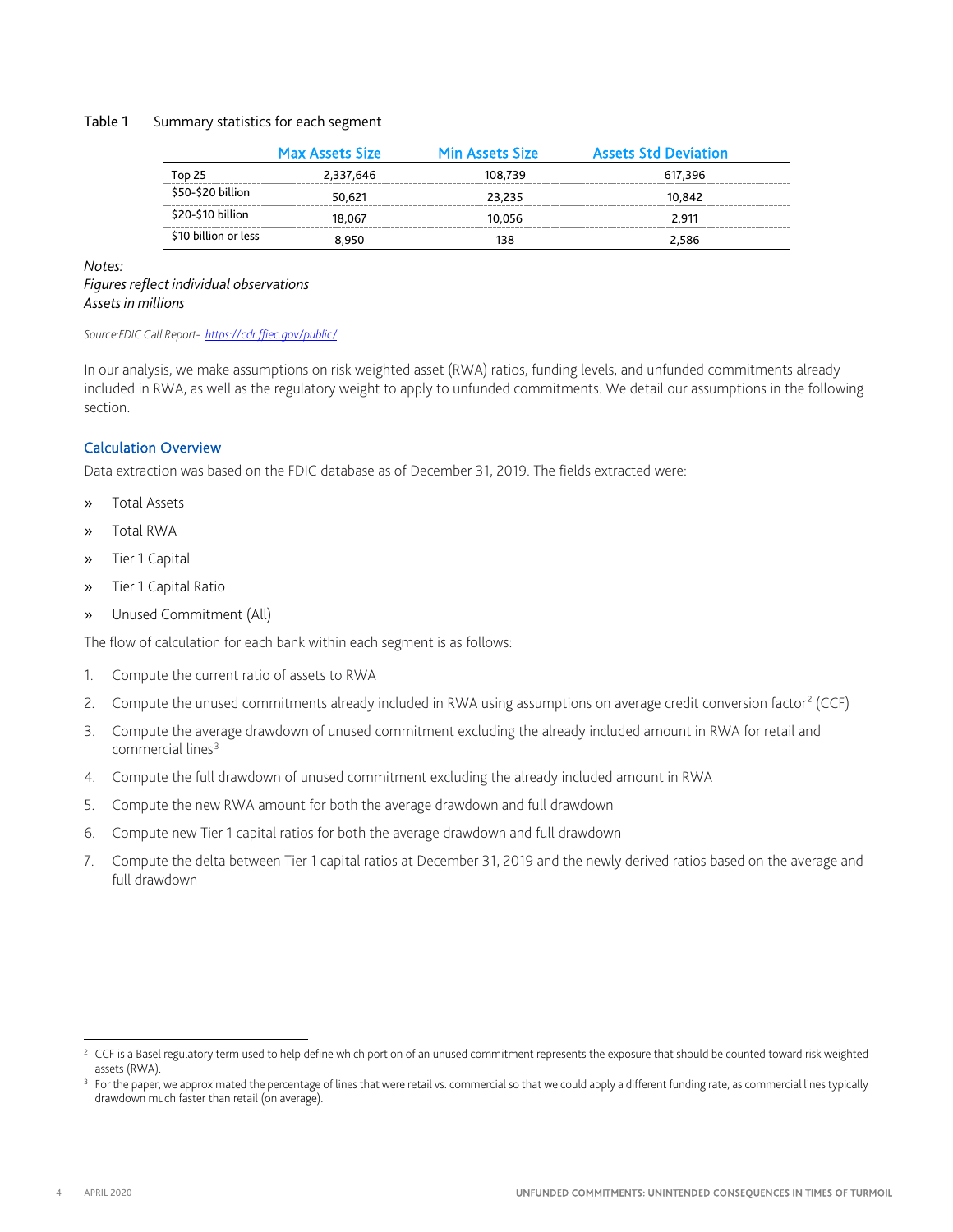We use the following equations to calculate the difference in the two scenario-based projected capital ratios from actual capital ratios:

| Delta capital ratio (average drawdown) |                                                                                                                                               |
|----------------------------------------|-----------------------------------------------------------------------------------------------------------------------------------------------|
|                                        | Tier 1 capital                                                                                                                                |
|                                        | $=$ Tier 1 capital ratio - $\frac{1}{Total\ RWA + (Unused\ commitment - Unused\ commitment\ already\ included\ in\ RWA) * average\ drawdown}$ |
| Delta capital ratio (full drawdown)    |                                                                                                                                               |
|                                        | Tier 1 capital                                                                                                                                |
|                                        | $=$ Tier 1 capital ratio - $\frac{1}{Total\ RWA + (Unused\ commitment - Unused\ commitment\ already\ included\ in\ RWA) * full\ drawn.}$      |

A table of sample calculations is included in the appendix for the top 25 banks segment.

# <span id="page-4-0"></span>Key Assumptions and Scenario Definitions

Due to data limitations inherent in our primary data source, call reports, we are required to make some assumptions to complete the analysis. We made these assumptions to limit their influence on the results by providing different values by asset class and type, where appropriate. Further, we rely on recent data to obtain these values.

RWA rate (ratio of total assets to RWA). We assume that the asset mix of new commitments will be consistent with the current asset mix at each bank. This is required to derive an appropriate RWA for the unused commitment.

Effective CCF. We assume that the CCF applied to the unfunded commitments already included in the reported RWA are consistent with the values in [Table 2.](#page-4-1) This assumption is required to avoid including the unfunded commitments already accounted for in the reported RWA, as this information is not available. Applying this assumption allows us to use a blended CCF of 25% for unfunded commitments that are already on the balance sheet.

## <span id="page-4-1"></span>Table 2 Effective CCF assumptions for RWA calculations

| <b>RWA for Unfunded - Assumptions</b> | <b>Basel IV</b> | <b>Weights</b> |
|---------------------------------------|-----------------|----------------|
| CCF less than 1 year                  | <b>20%</b>      | 25%            |
| CCF over 1 year                       | 50%             | 25%            |
| CCF for letters of credit             | 20%             | 25%            |
| <b>CCF</b> unconditional commit       | 10%             | 25%            |
| Use blended rate of CCF               | 25%             | 100%           |

*Source: https://www.sullcrom.com/siteFiles/Publications/SC\_Publication\_Bank\_Capital\_Requirements\_12192017.pdf.*

Scenarios: Average Drawdown and Full Drawdown. For this analysis, we define two scenarios that together allow us to provide bookends on the impacts of increased drawdowns moving forward. In the Average Drawdown scenario, we make separate assumptions on the usage of consumer and commercial lines to get a better approximation of the total effect on each bank, as firms differ on their exposure to consumer or commercial lending. We detail below how these assumptions were derived, as well as the source of information. The Full Drawdown scenario is defined as a complete drawdown of the unused amount, less what was already included in the most recent RWA observation, and so no additional assumptions are required.

Commercial Lines. To determine typical utilization values for commercial lines, we rely on a Moody's Analytics study of line of credit usage and the exposure at default of corporate credit lines. [4](#page-4-2) In that study, the authors calculated usage rates by collateral type and then further separate these values based on whether the credit eventual defaulted. This data is taken from the Moody's Analytics Data Alliance database, which gives detailed information on commercial credit, including defaulted loans.

[Table 3](#page-5-0) shows these usage values for each segment (defined by asset type and default status), and the weights we applied to each value to get an overall usage assumption. We weighted secured and unsecured lines by 75% and 25%, respectively, and then divided the weight evenly among the secured lines. The result of this weighting scheme is in the "Weight" column. A weighted average usage is then calculated separately for defaulters and non-defaulters. To these values, we apply a weight of 98% to nondefaulters and 2% weight to defaulters, which reflects the default rate on these credits. These calculations result in an overall

<span id="page-4-2"></span> <sup>4</sup> Usage and exposures at default of corporate credit lines[: https://www.moodysanalytics.com/articles/2019/usage-and-exposures-at-default-of-corporate-credit](https://www.moodysanalytics.com/articles/2019/usage-and-exposures-at-default-of-corporate-credit-lines)[lines](https://www.moodysanalytics.com/articles/2019/usage-and-exposures-at-default-of-corporate-credit-lines)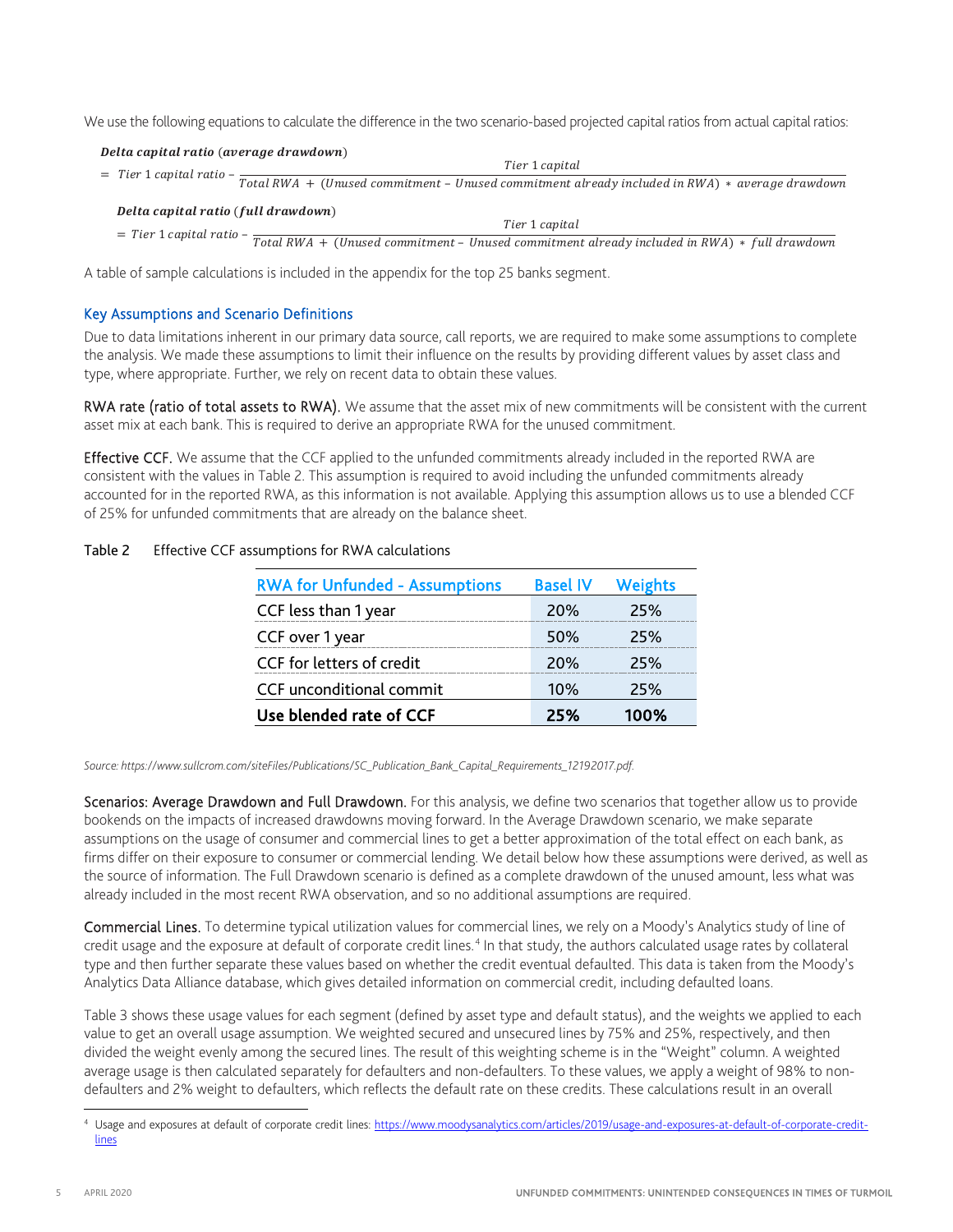usage assumption of 55.9%. We adjusted the specified weights to determine whether they affected the final results, and found little effect.

|                               |              | <b>Defaulters</b> |                                 | <b>Non-Defaulters</b> |               |                                 |  |  |
|-------------------------------|--------------|-------------------|---------------------------------|-----------------------|---------------|---------------------------------|--|--|
| <b>GROUP BY COLLATERAL</b>    | <b>USAGE</b> | <b>WEIGHT</b>     | <b>WEIGHTED</b><br><b>USAGE</b> | <b>USAGE</b>          | <b>WEIGHT</b> | <b>WEIGHTED</b><br><b>USAGE</b> |  |  |
| <b>Real Estate</b>            | 85%          | 10.7%             | 9.1%                            | 71%                   | 10.7%         | 7.6%                            |  |  |
| Agriculture                   | 85%          | 10.7%             | 9.1%                            | 64%                   | 10.7%         | 6.8%                            |  |  |
| Cash & Securities             | 75%          | 10.7%             | 8.0%                            | 60%                   | 10.7%         | 6.4%                            |  |  |
| Contract                      | 73%          | 10.7%             | 7.8%                            | 57%                   | 10.7%         | 6.1%                            |  |  |
| Other                         | 69%          | 10.7%             | 7.4%                            | 56%                   | 10.7%         | 6.0%                            |  |  |
| Inventory & A/R               | 73%          | 10.7%             | 7.8%                            | 52%                   | 10.7%         | 5.6%                            |  |  |
| Equipment & Machinery         | 72%          | 10.8%             | 7.8%                            | 51%                   | 10.8%         | 5.5%                            |  |  |
| Unsecured (incl. Second Lien) | 73%          | 25.0%             | 18.3%                           | 46%                   | 25.0%         | 11.5%                           |  |  |
| Weighted Average Usage        |              |                   | 75.2%                           |                       |               | 55.5%                           |  |  |
| Defaulter weight assumption   |              |                   | 2.0%                            |                       |               | 98.0%                           |  |  |
| Usage assumption              |              |                   |                                 |                       |               | 55.9%                           |  |  |

#### <span id="page-5-0"></span>Table 3 Line of credit usage for defaulters and non-defaulters

*Note: Assumes 75% weighting on secured lines and 25% weighting on unsecured lines*

*Source: Usage and Exposures at Default of Corporate Credit Lines - An Empirical Study*

Consumer Credit Lines. We considered two sources of data to obtain estimates on consumer credit lines.<sup>[5](#page-5-2)</sup> The first source was a study on credit lines and credit utilization, while the second was data from the CreditForecast.com database, which provides a complete historical view of line utilization. We settled on the second source as it gave detailed information on utilization. Historical values of utilization by asset class, as well as the weighted average usage, are depicted in [Figure 2.](#page-5-1) Though forecasts for these rates are available, we do not use them because comparable forecasts for commercial credit are not available.<sup>[6](#page-5-3)</sup>

<span id="page-5-2"></span><span id="page-5-1"></span><sup>&</sup>lt;sup>5</sup> We looked at a study from Agarwal, Ambrose, and Liu on credit lines and credit utilization that was one of the few studies that looked at retail lines of credit utilization.<br>utilization. Their main finding was that a 1

<span id="page-5-3"></span><sup>&</sup>lt;sup>6</sup> CreditForecast.com provides scenario condition utilization forecasts by credit line types, which can be useful to refine the analysis further.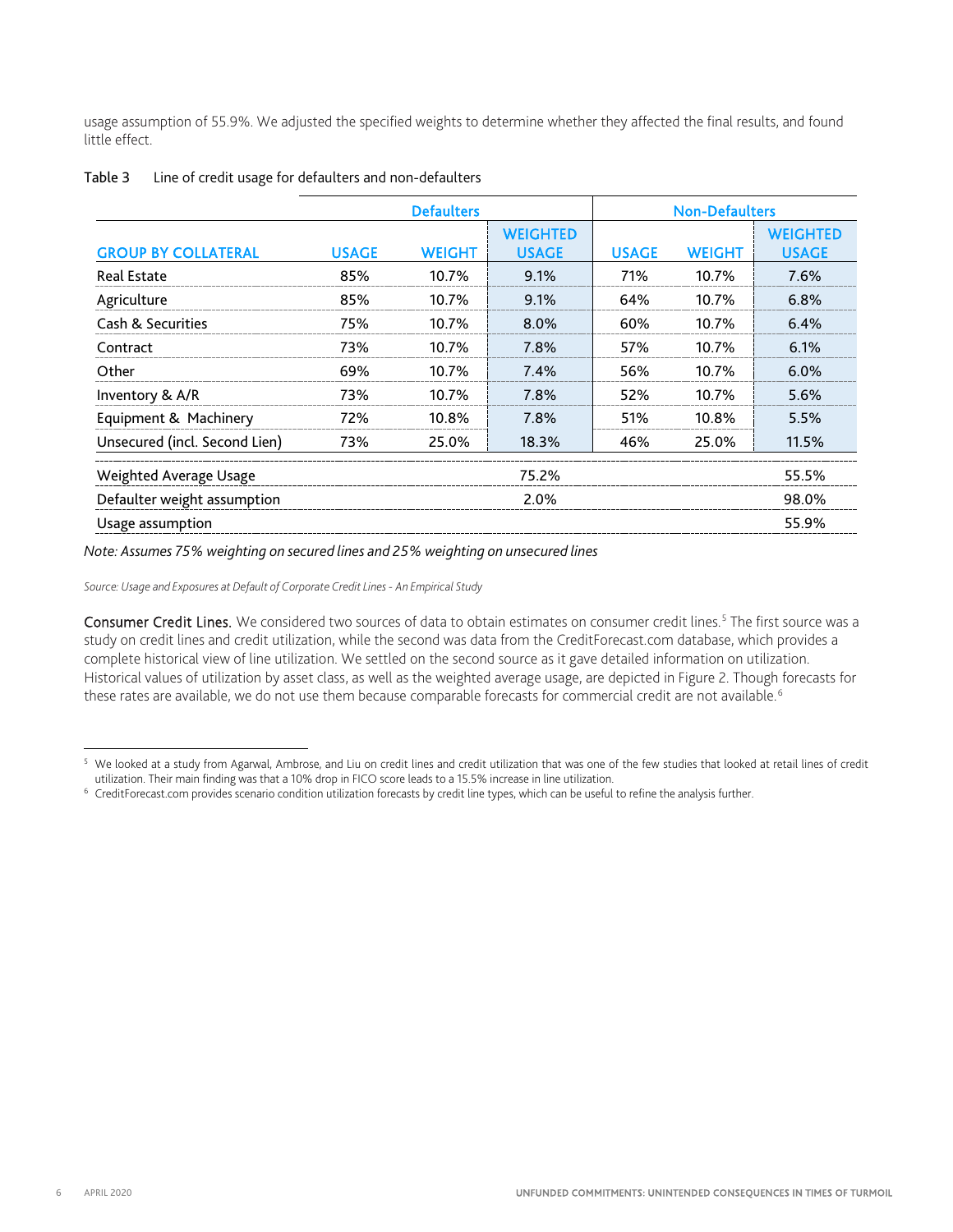#### Figure 2 Retail credit line utilization rates, percent



#### *Source: CreditForecast.com and Moody's Analytics*

We use the weighted average utilization across products (retail, bankcard, consumer finance and home equity) during the Great Recession, which is the period in our historical data that is most likely to mirror where we are in the business cycle. The utilization data was taken from September 2008 through September 2011, as represented in the graph. For this period, the weighted average usage was 31.09%.

#### <span id="page-6-0"></span>Results Analysis

#### <span id="page-6-1"></span>Institution segment-level results

At the bank segment level, our analysis shows that unused commitments could significantly reduce capital ratios in the event of a complete drawdown, as defined by our Full Drawdown scenario, where borrowers decide to max out their lines of credit. Using our segmentation, we observe that the top 25 institutions would undergo the most drastic reduction in capital. The other three segments behave similarly in their utilization pattern and seem to be less affected by an average and full drawdown of unused commitments. Those weighted average reductions would be approximately half of those observed in the top segment. We assume that these large institutions have better and broader access to capital such that they could navigate the worst-case scenario without undue stress to their balance sheets. (See Figure 3 and Table 4.)

It is worth noting that we observed an outlier<sup>[7](#page-6-2)</sup> in the top segment, which may cause some distortion in the results. We quantified the impact of this outlier as minimal, contributing to an increase of the weighted averages by 6bps and 9bps in the Average Drawdown and Full Drawdown scenarios, respectively. We should also point out that while we focus on the capital impact of drawdowns, the liquidity impact should not be ignored; we did not test for liquidity impact as part of our analysis.

<span id="page-6-2"></span> $^7$  Based on our analysis parameters, American Express shows very large drawdowns of unused commitment but their large portion of transactors in their portfolio could be a mitigating factor. We could not make any adjustments based on the limited information on the call report.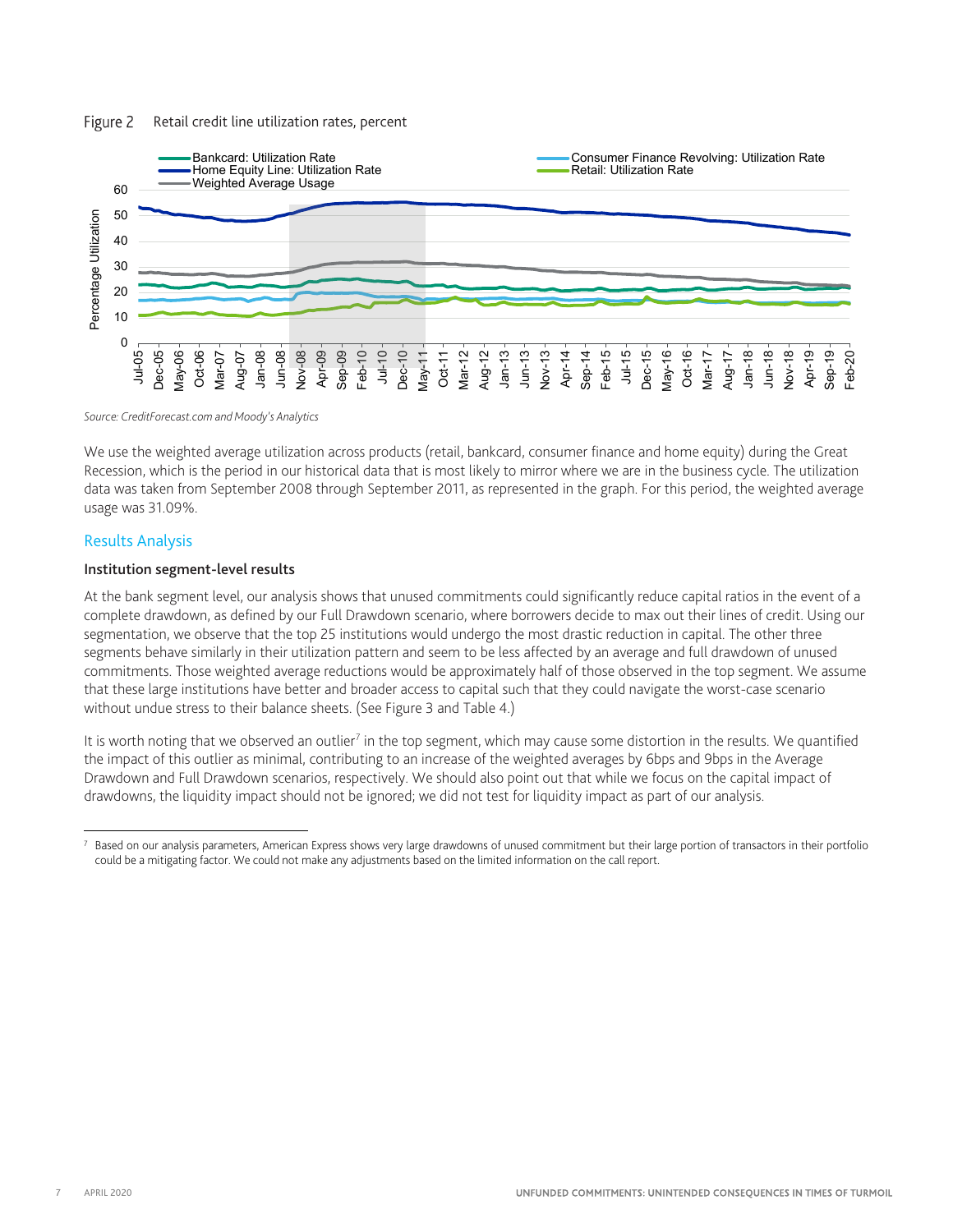

#### Weighted average capital reduction potential by institution size Figure 3

*Source: Moody's Analytics*



|                      | <b>Capital Consumed</b><br><b>Average Drawdown</b><br><b>Scenario</b> | <b>Capital Consumed Max Max Institution Capital</b><br><b>Drawdown Scenario</b> | Consumed |
|----------------------|-----------------------------------------------------------------------|---------------------------------------------------------------------------------|----------|
| Top 25               | 1.69%                                                                 | 3.17%                                                                           | 8.03%    |
| \$50-\$20 billion    | 0.84%                                                                 | 157%                                                                            | 3.67%    |
| \$20-\$10 billion    | 0.84%                                                                 | 1 61%                                                                           | 224%     |
| \$10 billion or less | 0.86%                                                                 | 1.58%                                                                           | 4.85%    |

*NOTE: Figures reflect Dollar Weighted Averages*

#### *Source: Moody's Analytics*

While the aggregate data shown in Figure 3 shows a moderated distribution of exposure down the size spectrum, the extremes reveal a slight dumbbell effect in the maximum observed possible exposure. This particular datapoint suggests that both the largest and smallest lenders may have increased exposure, generally speaking, compared to the rest of the banking space as a whole. The following section explores this observation in greater detail at the individual institution level to uncover rationalizations that could be made to explain the relationship to exposure we see from the aggregated data.

It was noted in a review of the data at an institution level that there appeared to be an extreme focus on either commercial lending or consumer lending. For analytical purposes, we delineated a level of concentration in the loan portfolios to see if focus on a particular asset class could be positively or negatively related to off balance sheet exposure. The following section describes that analysis and evaluates the results.

#### <span id="page-7-0"></span>Institution-specific observations

While evaluating the range of potential impacts at the market level offers valuable insights into the overall exposure trends across the industry, there are specific companies in our sample data set that prompt further analysis. As seen in Figure 4, there is a range of exposure levels in each of the size segments we defined.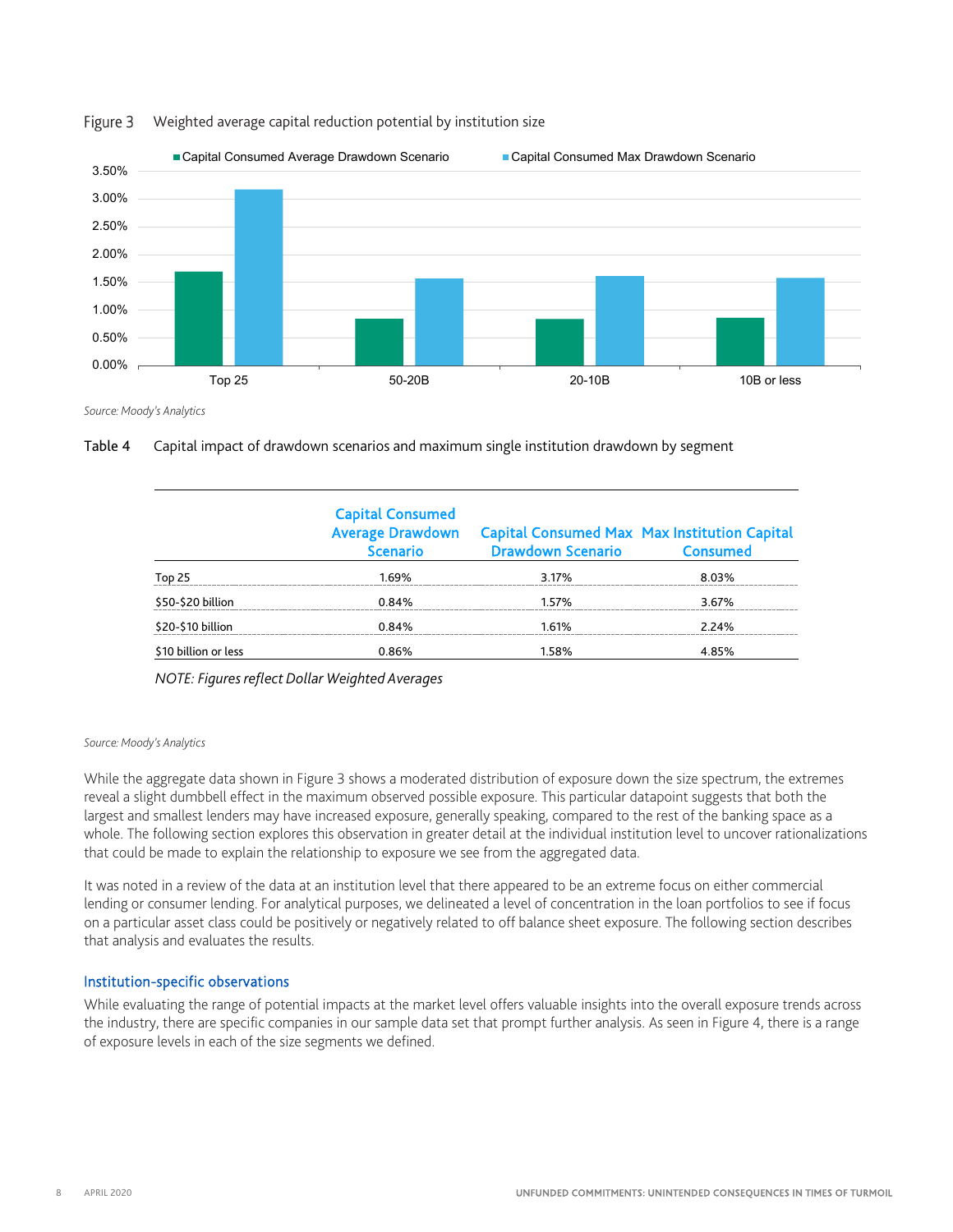#### Institution-level capital reduction potential by bank size Figure 4



*Source: Moody's Analytics*

|                      | <b>Max Assets</b><br>Size | Min Assets<br><b>Size</b> | <b>Assets Std</b><br>Deviation | <b>Max Capital</b><br>Consumed | <b>Min Capital</b><br><b>Consumed</b> | <b>Std Deviation</b><br>Capital<br>onsumed |
|----------------------|---------------------------|---------------------------|--------------------------------|--------------------------------|---------------------------------------|--------------------------------------------|
| Top 25               | 2.337.646                 | 108.739                   | 617.396                        | 8.03%                          | 0.02%                                 | 155%                                       |
| \$50-\$20 billion    | 50.621                    | 23.235                    | 10.842                         | 3.67%                          | 0.61%                                 | 0.85%                                      |
| \$20-\$10 billion    | 18.067                    | 10.056                    | 2.911                          | 2 2 4 %                        | 12%                                   | 0 40%                                      |
| \$10 billion or less | 8.950                     | 138                       | 2.586                          | 4.85%                          | 0.44%                                 | 0.93%                                      |

### *Notes: Figures reflect individual observations Assets in millions*

#### *Source: Moody's Analytics*

As we describe in the methodology section above, commercial and retail assumptions were segmented to align with observed crisis period drawdown behavior. To further analyze if broad asset class concentrations could be an indicative factor of increased off-balance sheet exposure, we evaluated institutions in our sample at an individual level. Portfolios were divided between broad categories of Commercial and Retail, and a "concentration" was defined as one of these segments being in excess of 70% of the total loan portfolio. Of the 66 total institutions examined, coincidentally 33 of them met the definition of having an asset class concentration. The following figures identify those institutions in the size segments that had concentrations as defined by this analysis.

What we observe at the individual institution level is that concentrations seem to be indicative of higher exposure risk in the larger and community institutions, and less indicative in the regionals and sub-regionals.

#### <span id="page-8-0"></span>Top 25 financial institutions

As shown in Figure 5, the larger financial institutions typically do not have extreme asset class concentrations as defined by this analysis. However, you can see that where those concentrations exist, there are wider bounds of capital exposure to off-balance sheet commitments. American Express obviously having a predominance in consumer lending tells one story, while BNY Mellon which is almost entirely commercial lending—has essentially zero capital implications from unfunded commitment drawdowns.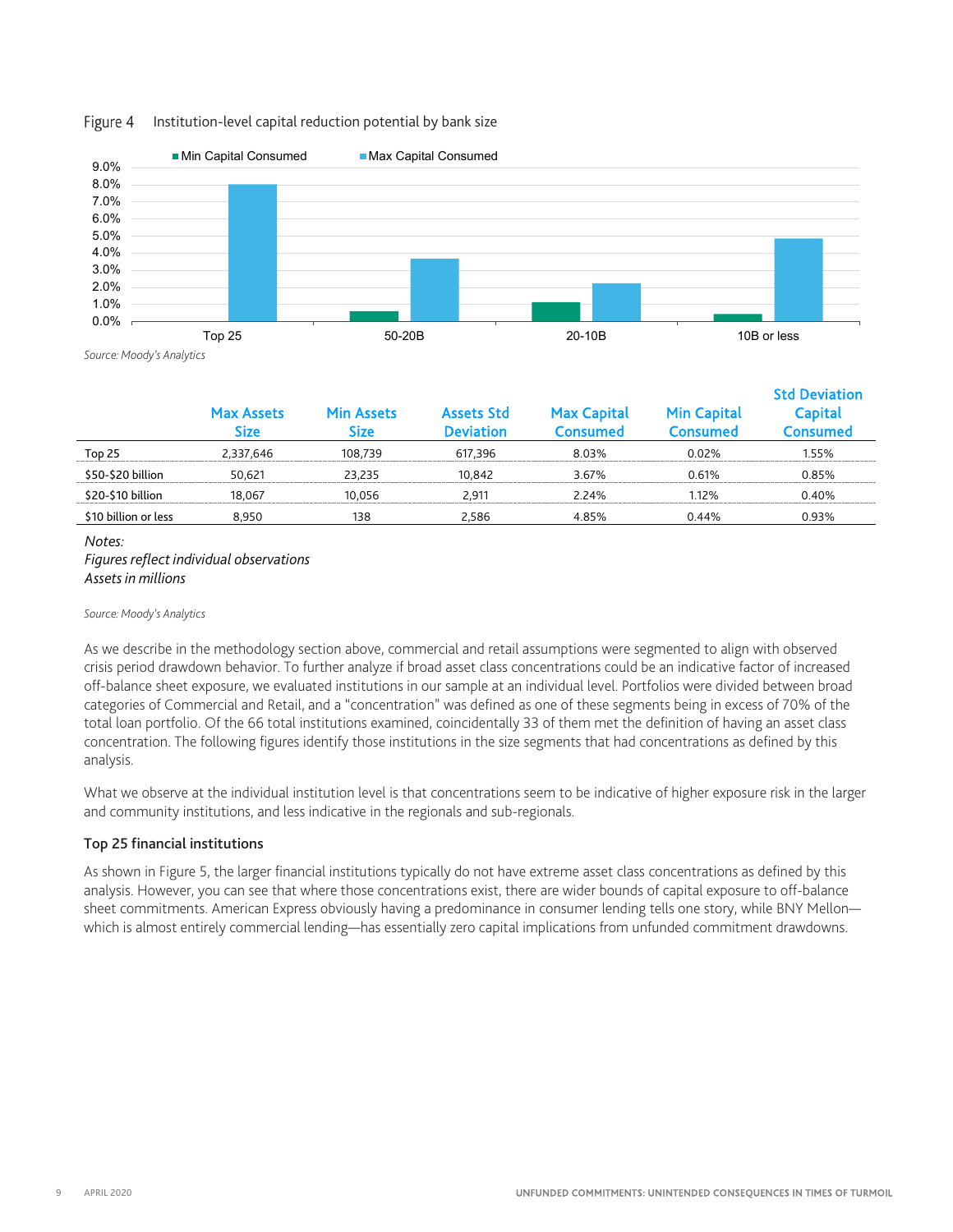

#### Capital consumption of the top 25 financial institutions by asset size Figure 5

*Source: Moody's Analytics*

#### <span id="page-9-0"></span>\$50 billion-\$20 billion financial institution segment

When you move down into the subregionals, the relationship between asset class concentration and off-balance sheet exposure is unclear. With a larger sample size in this space, you may be able to draw a relationship between those two factors; however, as a group, there are no standouts. Being regionally concentrated, perhaps these institutions manage this element of balance sheet risk in a way that naturally reduces their exposure to unfunded commitments.

You can see in Figure 6 that Bank OZK stands out here despite not having an extreme concentration using this analysis criteria. It is worth mentioning that the level of exposure for this particular institution is in line with the median levels across all banks, so while they may be an outlier among their peers, they are not necessarily at the extreme ends of the overall commercial banking space.



#### Figure 6 Capital consumption of the \$20-\$50 billion financial institution sample

*Source: Moody's Analytics*

# <span id="page-9-1"></span>\$20 billion-\$10 billion financial institution segment

Continuing down the size spectrum, there is nothing in the sample in Figure 7 that indicates a relationship between lending focus and unfunded commitments. Again, with a larger sample size you may be able to draw a relationship between those two factors. Many individual institutions fit into this size range, so expanding the population would certainly be required for confirmation. Perhaps this is a continuation of the regional concentration posited in the subregional space above. These lenders are even more concentrated in specific geographies, so perhaps these institutions manage this element of balance sheet risk in a way that naturally reduces their exposure to unfunded commitments.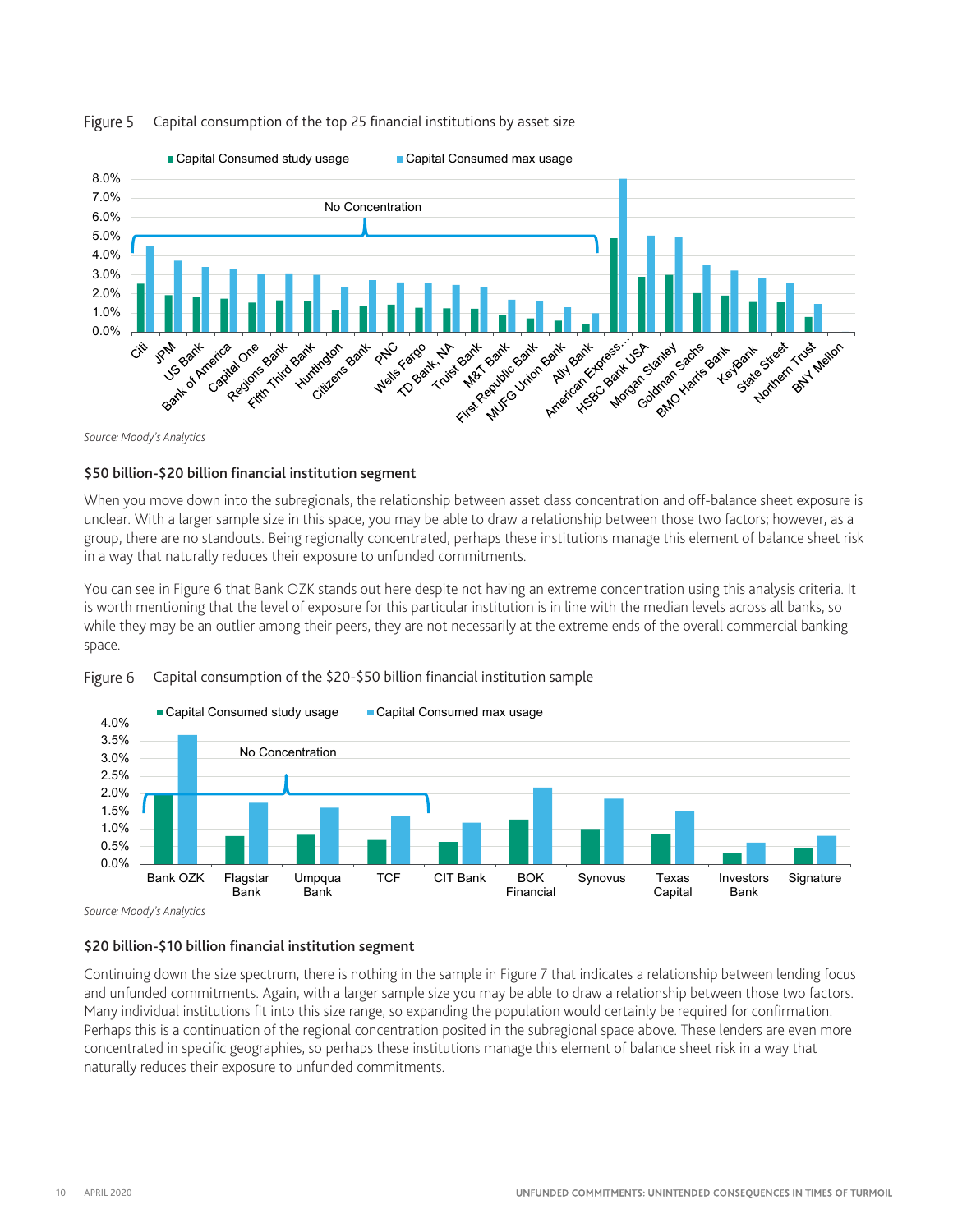

#### Capital consumption of the \$10 billion-\$20 billion financial institution sample Figure 7

*Source: Moody's Analytics*

## <span id="page-10-0"></span>\$10 billion or less financial institution segment

Compared to the largest banks, the smaller banks in Figure 8 look like a complete inversion. While the larger banks have a few institutions with concentrations, the smallest banks have only a few without concentrations. While the concentrations in the top 10 appear to indicate a relationship to off-balance sheet exposure, the smallest banks seem to show that the *lack* of a concentration would indicate exposure to off-balance sheet commitments. While unclear at first, this could line up with intuition, with the caveat that there seem to be few extreme examples in the selected sample.

Smaller community lending institutions do not have the scale and resources of the largest banks. They are typically more focused on particular asset classes with a proclivity toward certain industries. What this data could suggest is that community lenders who attempt to "do it all" and lend in a number of different capacities to various asset classes could be stepping outside of the credit lens to the point where they have lost the ability to focus on their core competencies.





*Source: Moody's Analytics*

# <span id="page-10-1"></span>Tangible Evidence of Focus

As we observed in our initial C&I lines of credit chart, we have never seen drawdowns like these. Even during the 2008 crisis, drawdowns only increased by 100bps. In the last couple of weeks drawdowns increase in consecutive weeks by more than 700bps for C&I lines of credit. In the latest earnings calls or Q1 2020, we are seeing more mentions of unused commitments and drawdown impact, as in the following examples.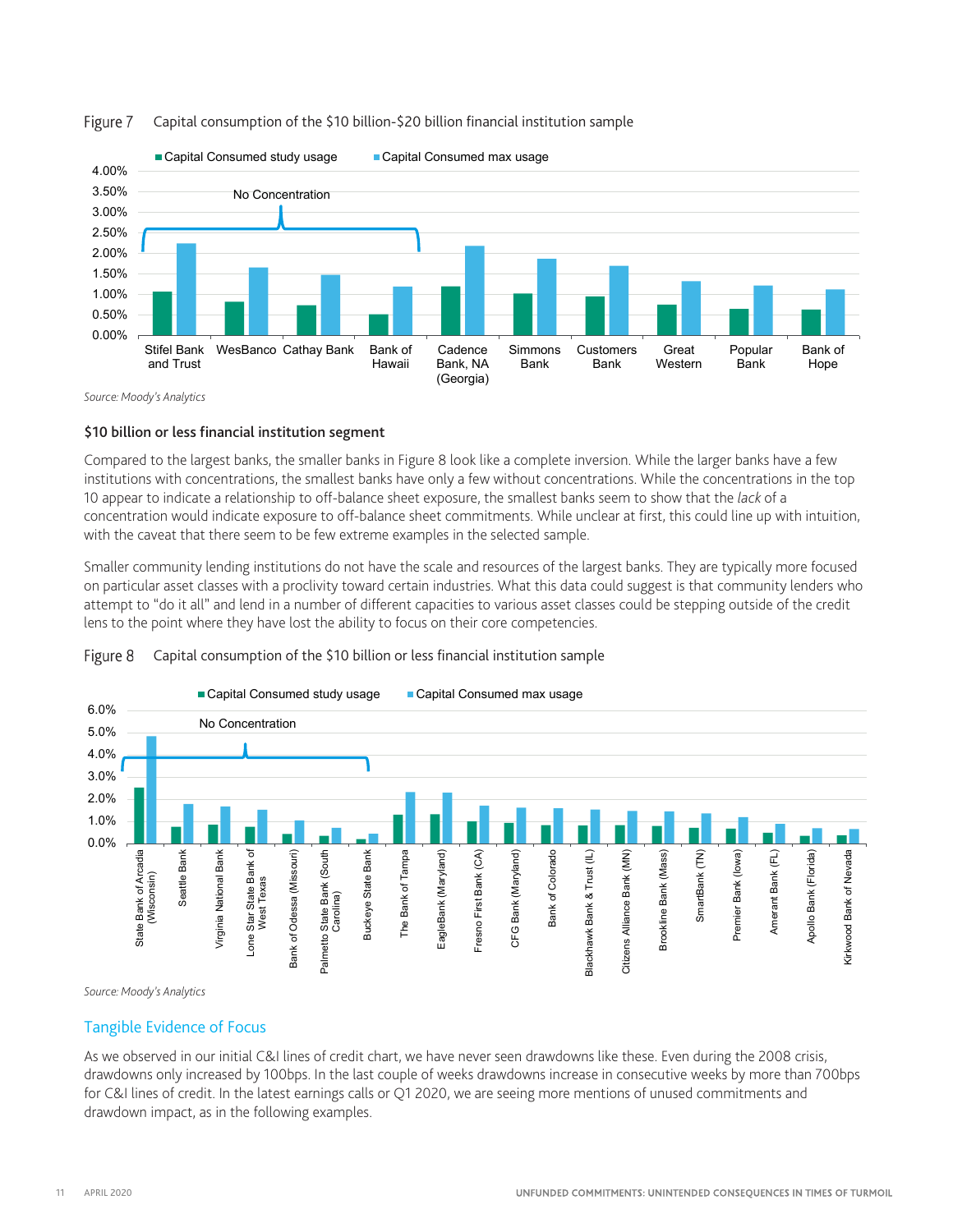# Bank of America (BofA)

From the BofA investor call:<sup>[8](#page-11-1)</sup> "In total, we saw \$67 billion increase in commercial loans due to draws from the commercial clients in the month of March. 45% of these fundings came from large commercial clients. 40% were from large corporate bank customers and the remainder was spread across all the businesses….From a capital standpoint, we are already risk-weighting these commitments at 50% under standardized capital. So the additional impact to CET1 finished draws was roughly 25 basis points for the quarter."

Bank of America's comments underscore the relevance of our analysis.

# Citigroup

From the Citigroup investor call:<sup>[9](#page-11-2)</sup> "We had roughly right around about \$30 billion, \$32 billion worth of draws in the first quarter, so somewhere 10% or 11%, 12% of our outstanding, but unfunded….Obviously something we were paying attention to. We're in constant dialogue with our clients. But again, I think you know, certainly coming into the second quarter, we've actually seen really de minimis draws on the facilities and I think in our dialogues, we don't see or feel that pressure right now."

Citigroup is definitely seeing the draws, but the jump that happened in the first quarter does not seem to be continuing. Management is closely monitoring the situation based on the investor call.

# Wells Fargo

From the Wells Fargo investor call:<sup>[10](#page-11-3)</sup> "The growth in commercial loans in the first quarter included more than \$80 billion in borrower draw activity in the month of March on commercial banking and corporate investment banking loans. Revolving loan utilization and wholesale banking was 48.6% in March, up 860 basis points from December. And as I mentioned, during the first two weeks of April, we've seen these draws slow."

Wells Fargo saw some increase in drawdowns on the commercial book, but these have slowed as of late. Another interesting note about the call was that the same is not true on the retail side and with bank cards—and home equity lines balances are actually declining.

This market focus should be a warning to remind us that appropriate analysis of unfunded commitment is a must. Scenario analysis around the levels of drawdowns, combined with mitigation strategies, would reflect sound risk management practices.

# <span id="page-11-0"></span>Conclusion

Unused commitments are off-balance sheet exposures that often get little attention; like on-demand deposit, they rarely attract attention unless there are some excessive market movements. The COVID-19 market shock has affected everyone from retail merchants no longer able to open their stores to local restaurant chains. What this analysis suggests is that as a group, certain lenders might be exposed to the risks presented by the coronavirus more meaningfully than others. The largest lenders that have concentrated their focus instead of diversifying their portfolios might be caught unaware as drawdowns ramp up. Conversely, community-based institutions that have branched out into new products and markets may soon regret expanding where they lack bench strength. We saw this same risk relationship play out in the 2007 crisis, where a few concentrated big banks got out in particular asset classes, and a staggering number of community banks were throwing money at competitive CRE deals outside of their typical purview. To be clear, this comparison to 2007 is not because of the crisis or on the risk in the system, but it is interesting to observe the same relational dynamic in both large and small lenders over a decade later. History may not always repeat, but it does rhyme.

The increased discussion of unused commitments on earnings calls should serve as a reminder that in times of turmoil, these offbalance sheet assets should be monitored closely. It is critical now to pay attention to all unused commitments and understand the potential impact and mitigation strategies available to maintain a capital ratio above minimum threshold and limit downside

<span id="page-11-1"></span> <sup>8</sup> Investor call transcript can be found here[: https://seekingalpha.com/article/4337821-bank-of-america-corporations-bac-ceo-brian-moynihan-on-q1-2020](https://seekingalpha.com/article/4337821-bank-of-america-corporations-bac-ceo-brian-moynihan-on-q1-2020-results-earnings-call?part=single) [results-earnings-call?part=single](https://seekingalpha.com/article/4337821-bank-of-america-corporations-bac-ceo-brian-moynihan-on-q1-2020-results-earnings-call?part=single)

<span id="page-11-2"></span><sup>9</sup> Investor call transcript can be found here[: https://seekingalpha.com/article/4337832-citigroup-inc-c-mike-corbat-on-q1-2020-results-earnings-call](https://seekingalpha.com/article/4337832-citigroup-inc-c-mike-corbat-on-q1-2020-results-earnings-call-transcript?part=single)[transcript?part=single](https://seekingalpha.com/article/4337832-citigroup-inc-c-mike-corbat-on-q1-2020-results-earnings-call-transcript?part=single)

<span id="page-11-3"></span><sup>&</sup>lt;sup>10</sup> Investor call transcript can be found here: [https://seekingalpha.com/article/4337611-wells-fargo-company-wfc-ceo-charlie-scharf-on-q1-2020-results-earnings](https://seekingalpha.com/article/4337611-wells-fargo-company-wfc-ceo-charlie-scharf-on-q1-2020-results-earnings-call-transcript)[call-transcript](https://seekingalpha.com/article/4337611-wells-fargo-company-wfc-ceo-charlie-scharf-on-q1-2020-results-earnings-call-transcript)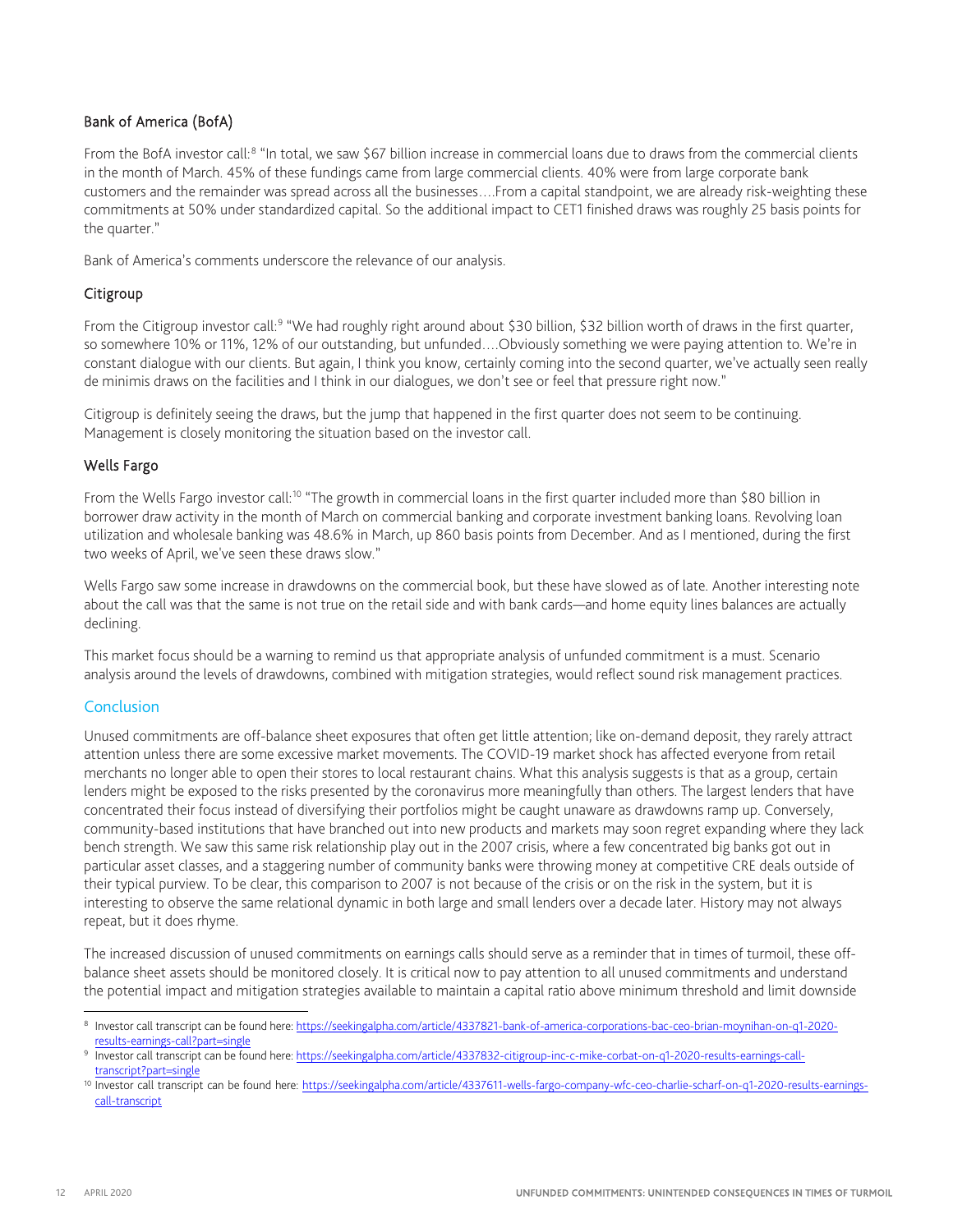surprises. We encourage every institution to look closely at this study and prepare to run similar scenarios on their balance sheet to understand best-case and worst-case impacts. Now is the time to prepare.

Contact us for more information on understanding the impact of unfunded commitments.

<span id="page-12-0"></span>Additional resources from Moody's and Moody's Analytics

- » Moody's Topic Page on COVID-19 <https://www.moodys.com/Coronavirus>
- » Forecasting the Impact of the COVID-19 Recession on Consumer Credit Losses [https://www.moodysanalytics.com/-/media/article/2020/Forecasting%20the%20Impact%20of%20the%20COVID-](https://www.moodysanalytics.com/-/media/article/2020/Forecasting%20the%20Impact%20of%20the%20COVID-19%20Recession%20on%20Consumer%20Credit%20Losses.pdf)[19%20Recession%20on%20Consumer%20Credit%20Losses.pdf](https://www.moodysanalytics.com/-/media/article/2020/Forecasting%20the%20Impact%20of%20the%20COVID-19%20Recession%20on%20Consumer%20Credit%20Losses.pdf)
- » Moody's Analytics CECL And IFRS 9 Recommendations: Handling Shifting Economic Scenarios [https://www.moodysanalytics.com/-/media/article/2020/cecl-ifrs-9-recommendations-handling-shifting-economic](https://www.moodysanalytics.com/-/media/article/2020/cecl-ifrs-9-recommendations-handling-shifting-economic-scenarios.pdf)[scenarios.pdf](https://www.moodysanalytics.com/-/media/article/2020/cecl-ifrs-9-recommendations-handling-shifting-economic-scenarios.pdf)
- » Moody's Analytics Severe Pandemic, a Protracted Economic Slump, and Commercial Real Estate Forecast Scenarios <https://vimeo.com/400733771?cid=OMH5PF4BPPF4311>
- » Moody's Investors Service Worldwide, Coronavirus Aid Will Benefit Financial Institutions, But Could Raise Long-Term Risks [https://www.moodys.com/researchdocumentcontentpage.aspx?docid=PBC\\_1221566&cid=K40I4YN6YK64445](https://www.moodys.com/researchdocumentcontentpage.aspx?docid=PBC_1221566&cid=K40I4YN6YK64445)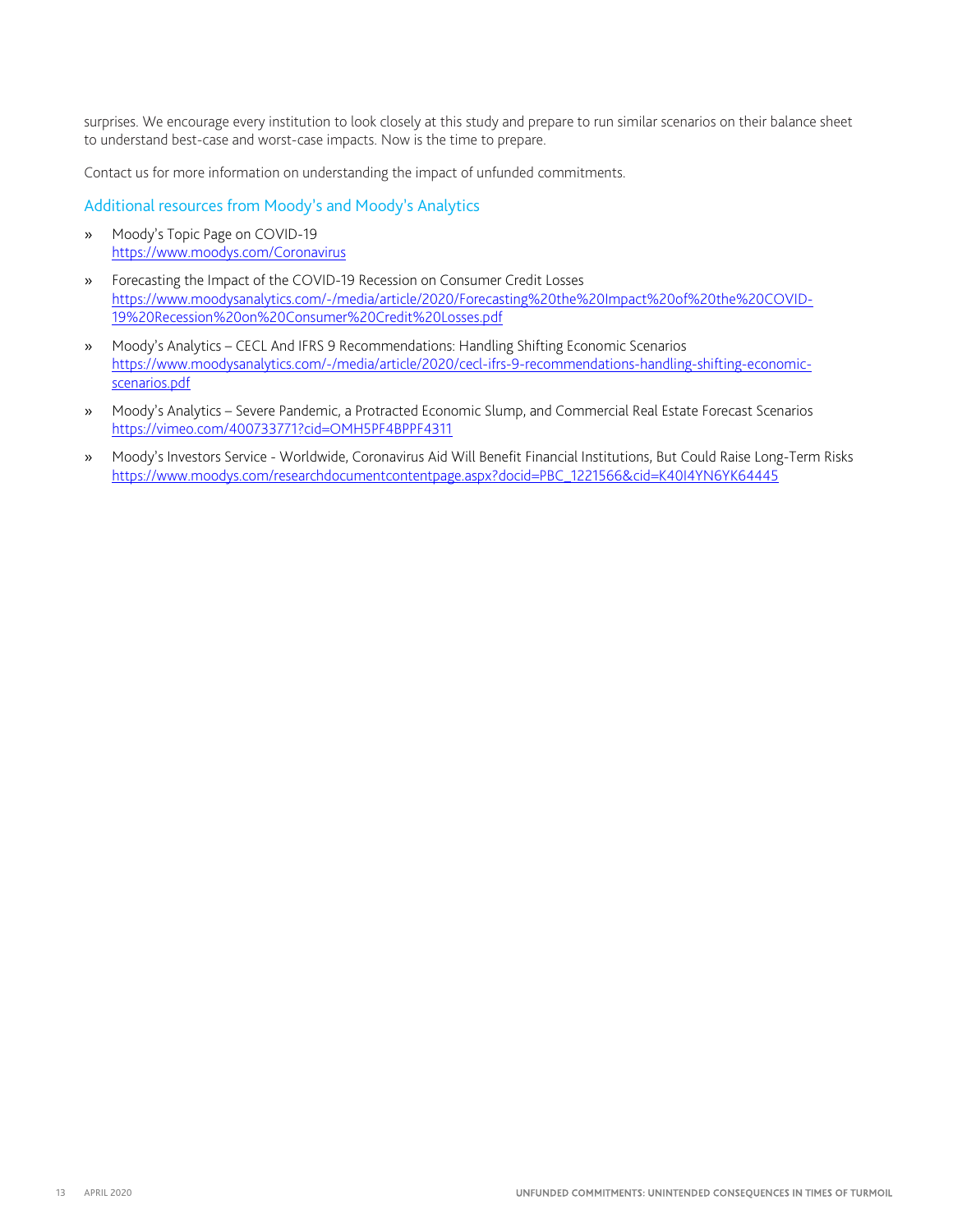# <span id="page-13-0"></span>Institution sample analyzed

| <b>TOP 25</b>                  | <b>BANKS \$10-\$20 BILLION</b>       |
|--------------------------------|--------------------------------------|
| JPM                            | <b>Bank of Hawaii</b>                |
| <b>Bank of America</b>         | Cathay Bank                          |
| Citi                           | Cadence Bank, NA (Georgia)           |
| Wells Fargo                    | Simmons Bank                         |
| Goldman Sachs                  | <b>Bank of Hope</b>                  |
| Morgan Stanley                 | WesBanco                             |
| US Bank                        | <b>Stifel Bank and Trust</b>         |
| <b>PNC</b>                     | <b>Customers Bank</b>                |
| TD Bank, NA                    | Popular Bank                         |
| Capital One                    | <b>Great Western</b>                 |
| <b>Truist Bank</b>             |                                      |
| <b>State Street</b>            | <b>BANKS \$10 BILLION OR LESS</b>    |
| <b>BNY Mellon</b>              | EagleBank (Maryland)                 |
| <b>HSBC Bank USA</b>           | Amerant Bank (FL)                    |
| <b>Fifth Third Bank</b>        | <b>Brookline Bank (Mass)</b>         |
| Ally Bank                      | <b>Bank of Colorado</b>              |
| Citizens Bank                  | SmartBank (TN)                       |
| KeyBank                        | The Bank of Tampa                    |
| <b>BMO Harris Bank</b>         | Blackhawk Bank & Trust (IL)          |
| <b>MUFG Union Bank</b>         | CFG Bank (Maryland)                  |
| <b>Regions Bank</b>            | Citizens Alliance Bank (MN)          |
| American Express National Bank | Lone Star State Bank of West Texas   |
| Northern Trust                 | Apollo Bank (Florida)                |
| M&T Bank                       | Seattle Bank                         |
| First Republic Bank            | Virginia National Bank               |
| Huntington                     | Premier Bank (Iowa)                  |
|                                | Palmetto State Bank (South Carolina) |
| <b>BANKS \$50-\$20 BILLION</b> | Fresno First Bank (CA)               |
| Signature                      | Bank of Odessa (Missouri)            |
| Synovus                        | State Bank of Arcadia (Wisconsin)    |
| <b>TCF</b>                     | Kirkwood Bank of Nevada              |
| CIT Bank                       | <b>Buckeye State Bank</b>            |
| <b>BOK Financial</b>           |                                      |
| <b>Texas Capital</b>           |                                      |
| <b>Investors Bank</b>          |                                      |
| Bank OZK                       |                                      |
| Flagstar Bank                  |                                      |
| Umpqua Bank                    |                                      |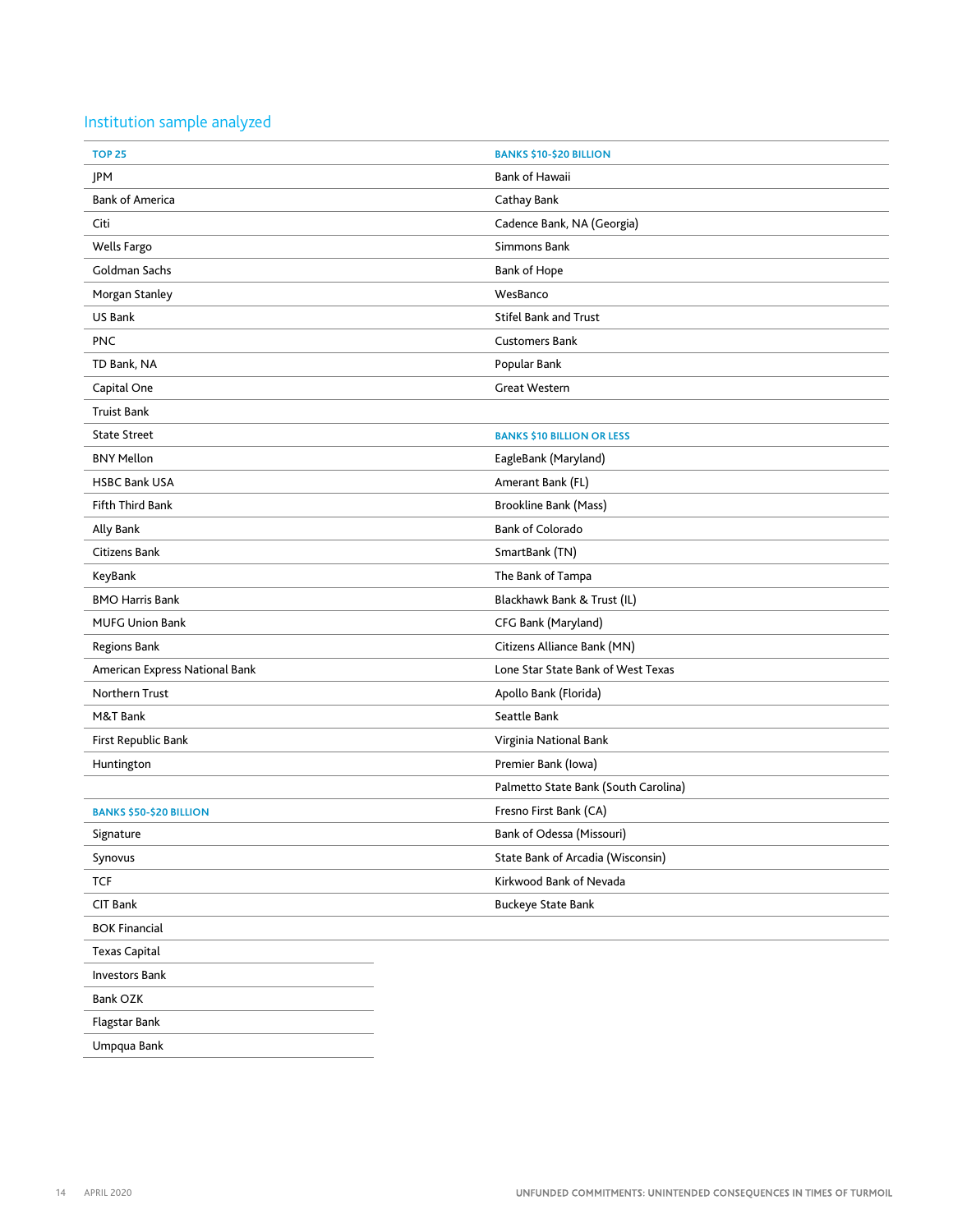# <span id="page-14-0"></span>Appendix – Top 25 bank segment calculation example

# Top 25 Banks - Calculation Example

|                                   |                               |       |                                                      |       |                 | <b>Utilizing Study Assumptions</b> |                                                             |       |                | <b>Utilizing Maximum Possible Drawdown</b> |                                                           |        |                |
|-----------------------------------|-------------------------------|-------|------------------------------------------------------|-------|-----------------|------------------------------------|-------------------------------------------------------------|-------|----------------|--------------------------------------------|-----------------------------------------------------------|--------|----------------|
| (\$MM)                            | <b>Total Assets Total RWA</b> |       | <b>Tier 1 Capital Unused RWA CCF</b><br><b>Ratio</b> |       | Commit included | <b>Drawdown</b>                    | <b>New Tier1</b><br>Capital Ratio New RWA Consumed Drawdown |       | <b>Capital</b> |                                            | <b>New Tier1</b><br><b>Capital Ratio New RWA Consumed</b> |        | <b>Capital</b> |
| 1 Citi                            | 1,453,998                     | 1.020 | 13.03%                                               | 1.015 | 254             | 350                                | 10.50%                                                      | 1.266 | 2.53%          | 761                                        | 1.554                                                     | 8.55%  | 4.48%          |
| $2$ JPM                           | 2,337,646                     | 1,458 | 14.19%                                               | 1,116 | 279             | 368                                | 12.26%                                                      | 1,687 | 1.93%          | 837                                        | 1,980                                                     | 10.45% | 3.74%          |
| 3 US Bank                         | 486.004                       | 384   | 10.20%                                               | 325   | 81              | 106                                | 8.38%                                                       | 467   | 1.83%          | 244                                        | 576                                                       | 6.79%  | 3.41%          |
| 4 Bank of America                 | 1,852,983                     | 1.241 | 12.46%                                               | 893   | 223             | 301                                | 10.72%                                                      | 1.443 | 1.74%          | 670                                        | 1,689                                                     | 9.15%  | 3.31%          |
| 5 Capital One                     | 328,999                       | 213   | 13.35%                                               | 130   | 32              | 43                                 | 11.81%                                                      | 241   | 1.54%          | 97                                         | 276                                                       | 10.30% | 3.05%          |
| 6 Regions Bank                    | 125,641                       | 105   | 11.58%                                               | 60    | 15              | 21                                 | 9.93%                                                       | 123   | 1.66%          | 45                                         | 143                                                       | 8.52%  | 3.06%          |
| 7 Fifth Third Bank                | 167,845                       | 141   | 11.86%                                               | 76    | 19              | 27                                 | 10.24%                                                      | 163   | 1.62%          | 57                                         | 189                                                       | 8.86%  | 3.00%          |
| <b>8</b> Huntington               | 108,739                       | 87    | 12.17%                                               | 35    | 9               | 11                                 | 11.03%                                                      | 96    | 1.14%          | 26                                         | 108                                                       | 9.83%  | 2.34%          |
| Citizens Bank                     | 165,742                       | 143   | 10.95%                                               | 73    | 18              | 24                                 | 9.59%                                                       | 163   | 1.36%          | 55                                         | 189                                                       | 8.24%  | 2.71%          |
| 10 PNC                            | 397,703                       | 324   | 9.94%                                                | 187   | 47              | 67                                 | 8.50%                                                       | 379   | 1.43%          | 140                                        | 439                                                       | 7.34%  | 2.59%          |
| 11 Wells Fargo                    | 1,712,919                     | 1,153 | 12.59%                                               | 584   | 146             | 194                                | 11.31%                                                      | 1,283 | 1.28%          | 438                                        | 1,448                                                     | 10.03% | 2.56%          |
| 12 TD Bank, NA                    | 320,472                       | 182   | 14.76%                                               | 86    | 21              | 29                                 | 13.52%                                                      | 199   | 1.24%          | 64                                         | 219                                                       | 12.29% | 2.47%          |
| 13 Truist Bank                    | 463,700                       | 367   | 10.56%                                               | 179   | 45              | 61                                 | 9.34%                                                       | 415   | 1.22%          | 134                                        | 473                                                       | 8.20%  | 2.37%          |
| 14 M&T Bank                       | 119,432                       | 103   | 10.34%                                               | 31    | 8               | 11                                 | 9.48%                                                       | 112   | 0.86%          | 23                                         | 123                                                       | 8.66%  | 1.69%          |
| 15 First Republic Bank            | 116,264                       | 85    | 11.21%                                               | 26    | 6               | 8                                  | 10.50%                                                      | 91    | 0.71%          | 19                                         | 99                                                        | 9.61%  | 1.60%          |
| 16 MUFG Union Bank                | 337,400                       | 98    | 14.47%                                               | 44    | 11              | 14                                 | 13.88%                                                      | 102   | 0.59%          | 33                                         | 107                                                       | 13.17% | 1.30%          |
| 17 Ally Bank                      | 167,492                       | 135   | 12.30%                                               | 19    | 5               | 6                                  | 11.89%                                                      | 140   | 0.42%          | 14                                         | 147                                                       | 11.33% | 0.98%          |
| 18 American Express National Bank | 121,931                       | 102   | 13.36%                                               | 245   | 61              | 71                                 | 8.45%                                                       | 161   | 4.90%          | 184                                        | 255                                                       | 5.33%  | 8.03%          |
| 19 HSBC Bank USA                  | 172,888                       | 119   | 17.32%                                               | 95    | 24              | 35                                 | 14.43%                                                      | 142   | 2.89%          | 71                                         | 167                                                       | 12.27% | 5.05%          |
| 20 Morgan Stanley                 | 146,645                       | 86    | 18.49%                                               | 72    | 18              | 28                                 | 15.49%                                                      | 103   | 2.99%          | 54                                         | 118                                                       | 13.51% | 4.97%          |
| 21 Goldman Sachs                  | 228,836                       | 259   | 11.28%                                               | 136   | 34              | 51                                 | 9.24%                                                       | 316   | 2.04%          | 102                                        | 374                                                       | 7.80%  | 3.48%          |
| 22 BMO Harris Bank                | 137,588                       | 117   | 11.34%                                               | 73    | 18              | 28                                 | 9.43%                                                       | 141   | 1.91%          | 55                                         | 164                                                       | 8.12%  | 3.22%          |
| 23 KeyBank                        | 143,390                       | 129   | 10.96%                                               | 66    | 16              | 24                                 | 9.38%                                                       | 150   | 1.57%          | 49                                         | 173                                                       | 8.16%  | 2.80%          |
| 24 State Street                   | 242.148                       | 101   | 16.65%                                               | 59    | 15              | 25                                 | 15.10%                                                      | 111   | 1.55%          | 45                                         | 119                                                       | 14.07% | 2.59%          |
| 25 Northern Trust                 | 135,885                       | 69    | 12.32%                                               | 24    | 6               | 9                                  | 11.53%                                                      | 73    | 0.79%          | 18                                         | 78                                                        | 10.86% | 1.46%          |
| 26 BNY Mellon                     | 311,387                       | 19    | 11.31%                                               |       | $\Omega$        | $\Omega$                           | 11.30%                                                      | 19    | 0.01%          | 0                                          | 19                                                        | 11.30% | 0.02%          |